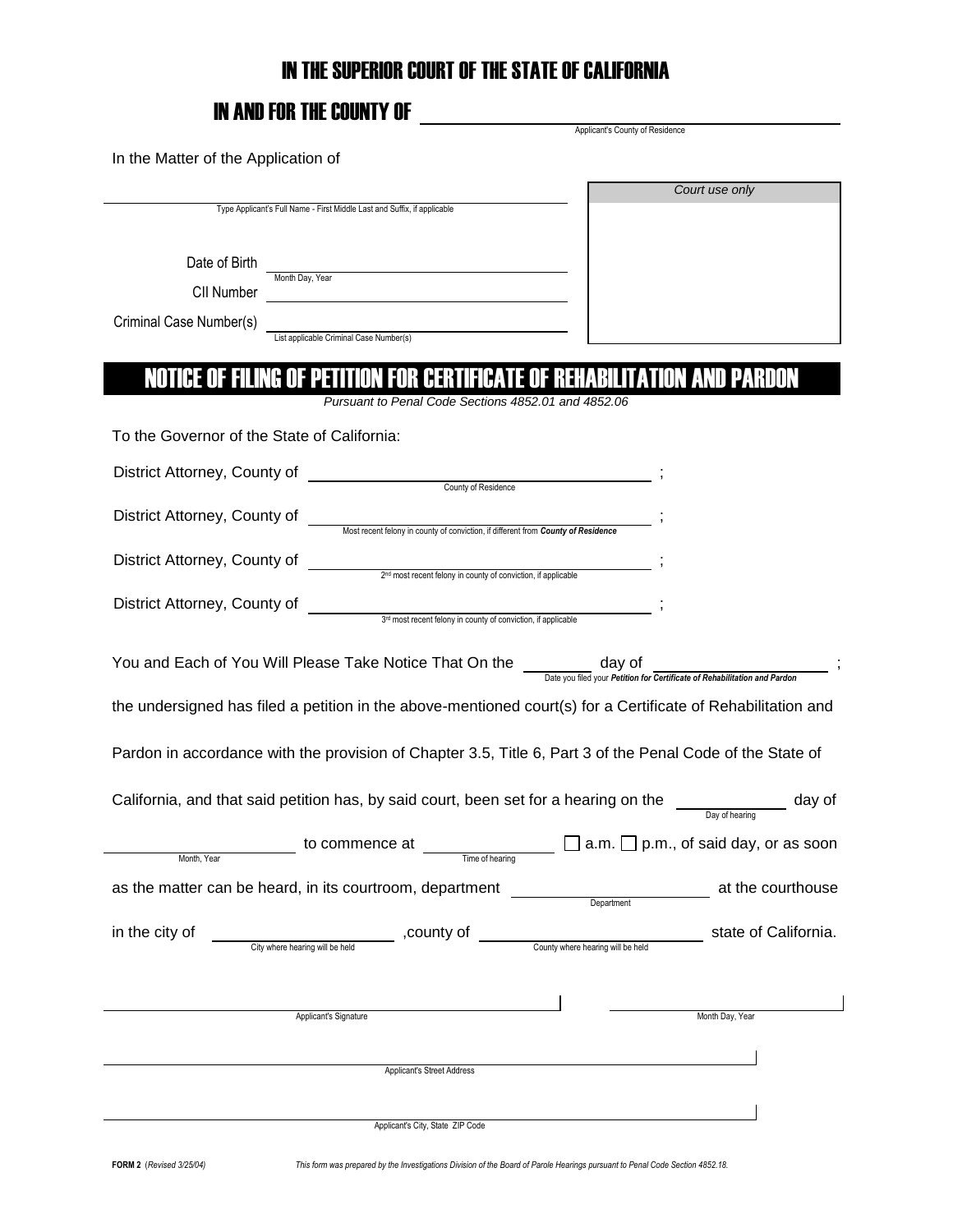#### AFFIDAVIT OF SERVICE BY MAIL

### STATE OF CALIFORNIA

| I,                                                                                                                                  |                       | being first duly sworn, deposes, and says: |
|-------------------------------------------------------------------------------------------------------------------------------------|-----------------------|--------------------------------------------|
|                                                                                                                                     |                       |                                            |
| I am a citizen of the United States, am over the age of 18 years, and am not a party to the above-entitled                          |                       |                                            |
|                                                                                                                                     |                       |                                            |
|                                                                                                                                     |                       |                                            |
| $My \Box$ residence $\Box$ business address is                                                                                      |                       |                                            |
|                                                                                                                                     | <b>Street Address</b> |                                            |
|                                                                                                                                     |                       |                                            |
|                                                                                                                                     | City, State ZIP Code  |                                            |
| On the <u>Day of the Month</u> day of <u>Continues and the section</u> and a served the attached Notice to each person listed below |                       |                                            |
| Full Name - First Middle Last and Suffix, if applicable                                                                             | Street Address        | County                                     |
|                                                                                                                                     |                       |                                            |
| Full Name - First Middle Last and Suffix, if applicable                                                                             | <b>Street Address</b> | County                                     |
|                                                                                                                                     |                       |                                            |
| Full Name - First Middle Last and Suffix, if applicable                                                                             | <b>Street Address</b> | County                                     |
|                                                                                                                                     |                       |                                            |
| Full Name - First Middle Last and Suffix, if applicable                                                                             | <b>Street Address</b> | County                                     |
|                                                                                                                                     |                       |                                            |
| by placing a copy of this Notice in a sealed envelope and mailing it first class, postage pre-paid to each                          |                       |                                            |

person as listed above. There is a delivery service by United States mail at each of the places so addressed, or there is a regular communication by mail between the place of mailing and each of the places so addressed.

|                  | day of |                           |             |
|------------------|--------|---------------------------|-------------|
| Day of the Month |        | Month, Year               |             |
|                  |        |                           |             |
|                  |        |                           |             |
|                  |        | Notary Public - SIGNATURE |             |
| County of        |        |                           | California. |
|                  |        |                           |             |
|                  |        |                           |             |

**FORM 2A** (*Revised 12/12/18) This form was prepared by the Investigations Division of the Board of Parole Hearings pursuant to Penal Code Section 4852.18.*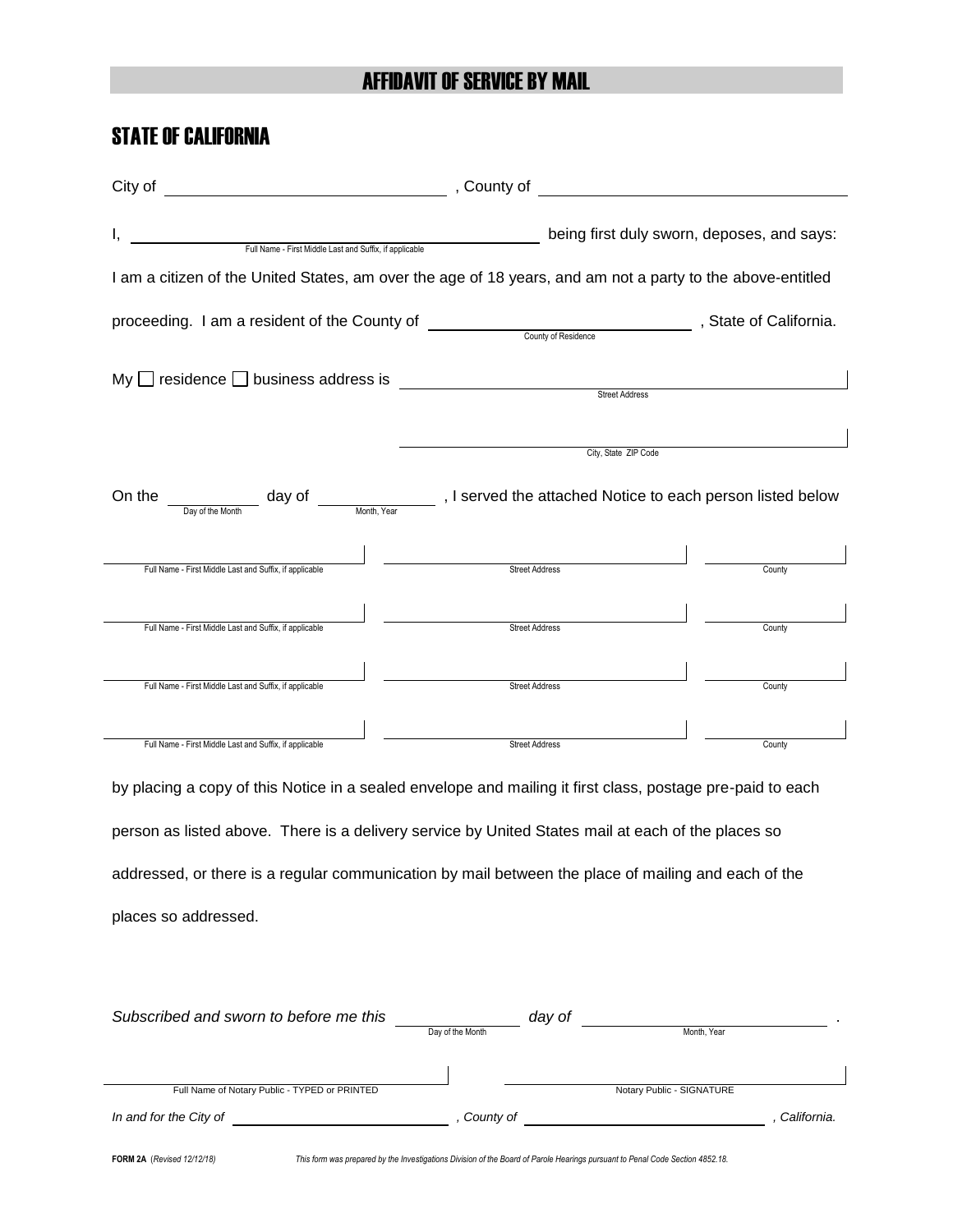## NOTICE OF SERVICE IN PERSON

| Receipt of copy of this Notice is hereby admitted this  | day of                                    |
|---------------------------------------------------------|-------------------------------------------|
|                                                         | Month, Year<br>Day of the month           |
| <b>Governor's Office</b>                                |                                           |
| <b>State Capitol</b><br><b>Legal Affairs Division</b>   |                                           |
|                                                         |                                           |
|                                                         |                                           |
| Full Name of Governor's staff - TYPED or PRINTED        | Governor's staff - SIGNATURE              |
|                                                         |                                           |
| Governor's staff - TITLE                                | Month Day, Year                           |
|                                                         |                                           |
|                                                         |                                           |
| Receipt of copy of this Notice is hereby admitted this  | day of<br>Month, Year<br>Day of the month |
|                                                         |                                           |
|                                                         |                                           |
| Full Name of District Attorney staff - TYPED or PRINTED | District Attorney staff - SIGNATURE       |
|                                                         |                                           |
| <b>County District Attorney</b>                         | Month Day, Year                           |
|                                                         |                                           |
|                                                         |                                           |
| Receipt of copy of this Notice is hereby admitted this  | day of<br>Month, Year<br>Day of the month |
|                                                         |                                           |
|                                                         |                                           |
| Full Name of District Attorney staff - TYPED or PRINTED | District Attorney staff - SIGNATURE       |
|                                                         |                                           |
| <b>County District Attorney</b>                         | Month Day, Year                           |
|                                                         |                                           |
| Receipt of copy of this Notice is hereby admitted this  | day of                                    |
|                                                         | Month, Year<br>Day of the month           |
|                                                         |                                           |
| Full Name of District Attorney staff - TYPED or PRINTED | District Attorney staff - SIGNATURE       |
|                                                         |                                           |
|                                                         |                                           |
| <b>County District Attorney</b>                         | Month Day, Year                           |
|                                                         |                                           |
|                                                         |                                           |
| Receipt of copy of this Notice is hereby admitted this  | day of                                    |
|                                                         | Month, Year<br>Day of the month           |
|                                                         |                                           |
| Full Name of District Attorney staff - TYPED or PRINTED | District Attorney staff - SIGNATURE       |
|                                                         |                                           |
|                                                         |                                           |
| <b>County District Attorney</b>                         | Month Day, Year                           |